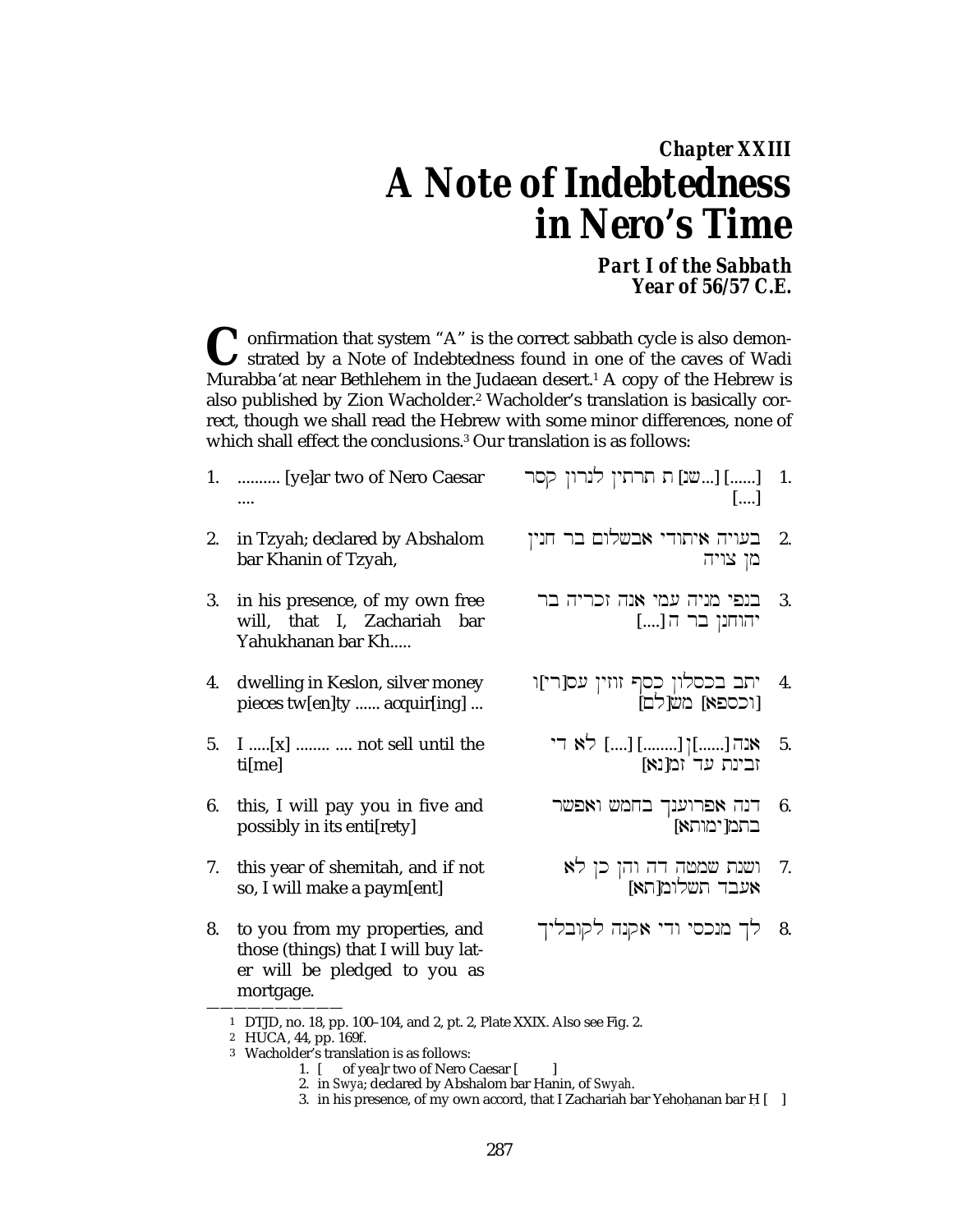| 9. | [Zacha]riah bar Yahukh[anan, i]n<br>person         | .9 [זכ]ריה בר יהוח[נן ע]ל נפשה |  |
|----|----------------------------------------------------|--------------------------------|--|
|    | 10. [writt]en (for) Yahuseph ba[r]<br>by dictation | .10 [כת]ב יהוסף ב[ר] שהד       |  |
|    | 11. Yahunatan bar Yahukhanna,<br>witness           | יהונתן בר יהוחנא שהד $11.$     |  |
|    | 12. Yahuseph ba[r] [Ya]hudan, wit-<br>ness.        | 12. יהוסף ב[ר י]הודן עד        |  |

There can be little doubt that the phrase "year two of Nero" in line 1 represents the year in which this contract was agreed. This study must concur with Milik and Wacholder that line 1 is also equivalent to the phrase, "this year of shemitah," found in line 7.4 To firmly establish the year of this shemitah, or "year of release" (sabbath year),<sup>5</sup> one must correctly date the second year of Nero from the view of the Jews living in Judaea at the time.

The date that Nero began to rule the Roman empire can be established beyond any doubt. According to Suetonius, emperor Claudius, who Nero followed on the throne, "died on the third day before the Ides of October in the consulship of Asinius Marcellus and Acilius Aviola in the 64th year of his age and the 14th year of his reign."6 This consul year stands for 54 C.E. (Jan. reckoning). Since Nero immediately ascended to the throne upon the death of Claudius, his reign began on October 13, 54 C.E.

Suetonius published his work on the Caesars in 120 C.E. He is considered extremely reliable not only because of his nearness in time but because he was the private secretary to Emperor Hadrian and had access to all the official Roman records.7

#### **Chronology of the Early Roman Emperors**

That Suetonius provides us with the correct date for the death of Claudius and the accession to the throne of Nero is verified by a great number of ancient writers. It is fully supported, for example, by the length of the reign for each Roman king and by the correlation of those reigns with other established dates. The following is a demonstration of that evidence:<sup>8</sup>

——————————————————————————————————————————–

- 4. dwelling in Keslon, silver denars twen[t]y
- $5. I [$  ] not sell until the tilme]
- 6. of this, I will pay you in five and possibly in the enti[rety];
- 7. in this year of Release; and if not so, I will make a paym[ent]
- 8. to you from my properties, even those that I will buy later, will be pledged to you as mortgage.
- 9. [Zacha]riah bar Yeho[hanan, i]n person
- 10. [writt]en (for) Yehosef ba[r ], by dictation
- 11. Yehonatan bar Yehohanna, witness
- 12. Yehosef ba[r Ye]hudan, witness.
- 4 DTJD, pp. 100–103; HUCA, 44, pp. 170f.
- 5 See above Chap. XI, p. 159, ns. 2 and 3.
- 6 Suetonius, 5:45.
- 7 Rolfe, *Suet*., i, pp. ix–xiv.
- 8 The small variance of a few days between some of our sources is due to the way in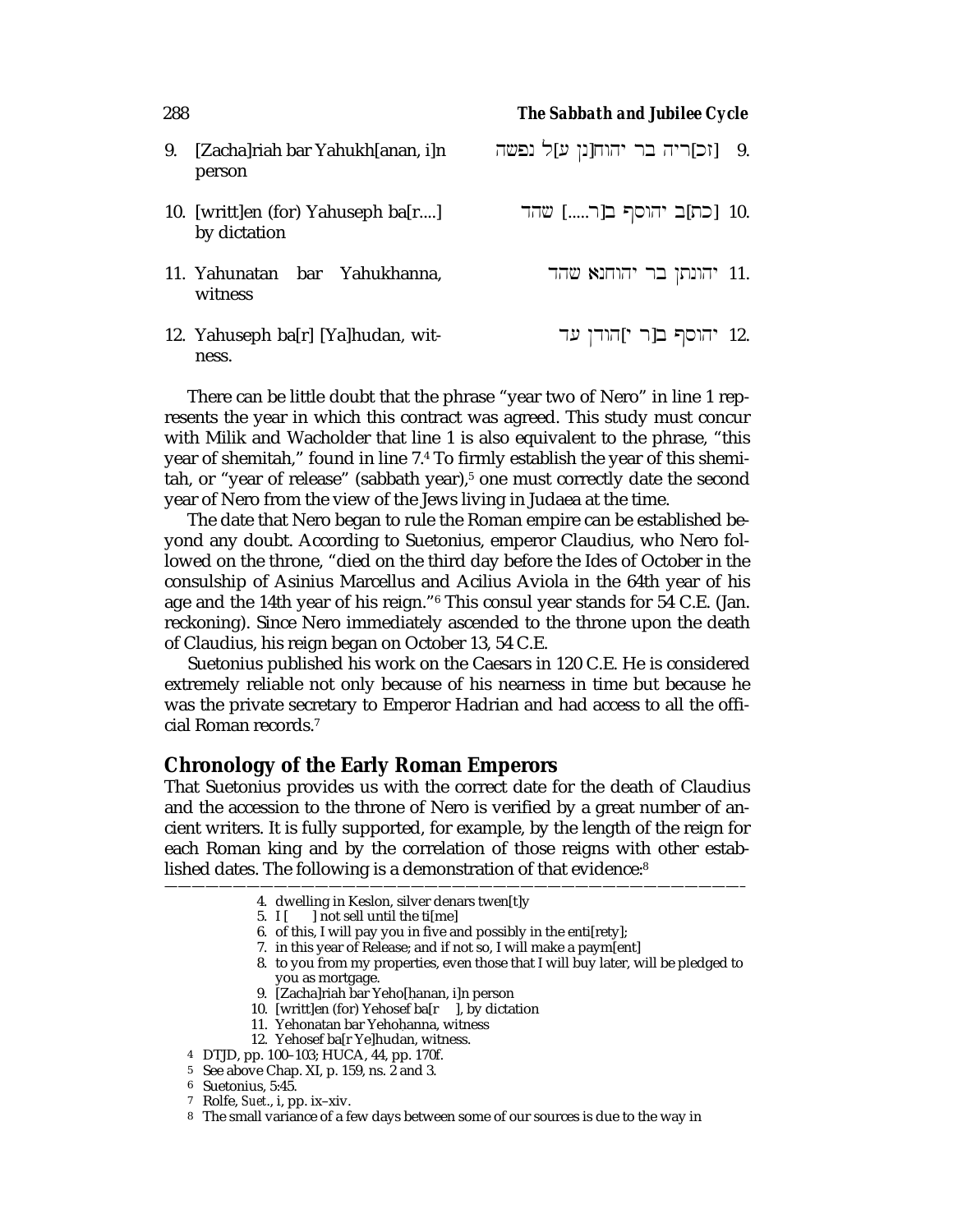#### **Augustus Caesar reigned:**

• 56 years, 4 months, 1 day.9

Josephus reports that Augustus "ruled for 57 years, 6 months, and 2 days" and observes that "Antony had shared authority with him for 14 years of this period."10 Augustus Caesar died, according to Suetonius, "in the consulship of the two Sextuses, Pompeius and Appuleius, on the 14th day before the Kalends of September at the ninth hour, just 35 days before his 76th birthday";11 i.e. on August 19, 14 C.E. (see Chart J for the list of Consuls).

Dio writes that Augustus died "when Sextus Apuleius and Sextus Pompeius were consuls" and that, "on the 19th day of August, the day on which he had first become consul, he passed away, having lived 75 years, 10 months, and 26 days (he had been born on the 23rd of September), and having been sole ruler, from the time of his victory at Actium, 44 years, lacking 13 days."12

This evidence proves that Augustus' reign of 56 years and 4 months (43 years, 11 months, 17 days sole reign) ended on August 19, 14 C.E. This date serves as our primordium, and from this firmly established date we shall examine the reigns of the following Roman kings. Augustus was followed by Tiberius.

#### **Tiberius reigned:**

- 22 years, 6 months, 26 days. $13$
- 22 years, 5 months (var. 6 mon.), 3 days. $14$
- 22 years, 6 months, 28 days.15

Suetonius tells us that Tiberius died "in the 78th year of his age and the 23rd of his reign, on the 17th day before the Kalends of April, in the consulship of Gnaeus Acerronius Proculus and Gaius Pontius Nigrinus,"16 i.e. on March 16, 37 C.E.

Dio states that Tiberius died "on the (1)6th day of March.17 He had lived

——————————————————————————————————————————–

which a particular historian calculated the rise to power of each monarch. Some considered the reign to start at the demise of his predecessor; some counted from the day he was recognized by the Senate; and a few when he was actually crowned or some other such event. In none of these cases does it change the basic result that Nero came to power in October of 54 C.E.

<sup>9</sup> Theophilus, 3:27.

<sup>10</sup> Jos., *Antiq.*, 18:2:2, and *Wars*, 2:9:1. Josephus is including a short overlap with the reign allotted to Julius Caesar as part of his total reign for Augustus, reckoning as his beginning the date when Julius Caesar became dictator *perpetuus* on Feb. 17, 44 B.C.E.

<sup>11</sup> Suetonius, 2:100.

<sup>12</sup> Dio, 56:29, 30. The battle of Actium was won on Sept. 2, 31 B.C.E. Therefore, we again arrive at the date Aug. 19, 14 C.E. for the death of Augustus.

<sup>13</sup> Theophilus, 3:27.

<sup>14</sup> Jos., *Antiq.*, 18:6:10, *Wars*, 2:9:5.

<sup>15</sup> Feldman, *Jos*., ix, pp. 136f, n. b. Tacitus, *Dial*., 17, gives the round figure of "twenty-three years for Tiberius." Tacitus, *Ann*., 6:51, states, "virtually twenty-three years."

<sup>16</sup> Suetonius, 3:73. Cf. Chart J. Tacitus, *Ann*., 6:51, likewise places the death of Tiberius on March 16th, when the emperor was 78 years old.

<sup>17</sup> The "26th day of March" in Dio's text is most certainly a scribal error for the "16th day of March," the date given by most ancient writers.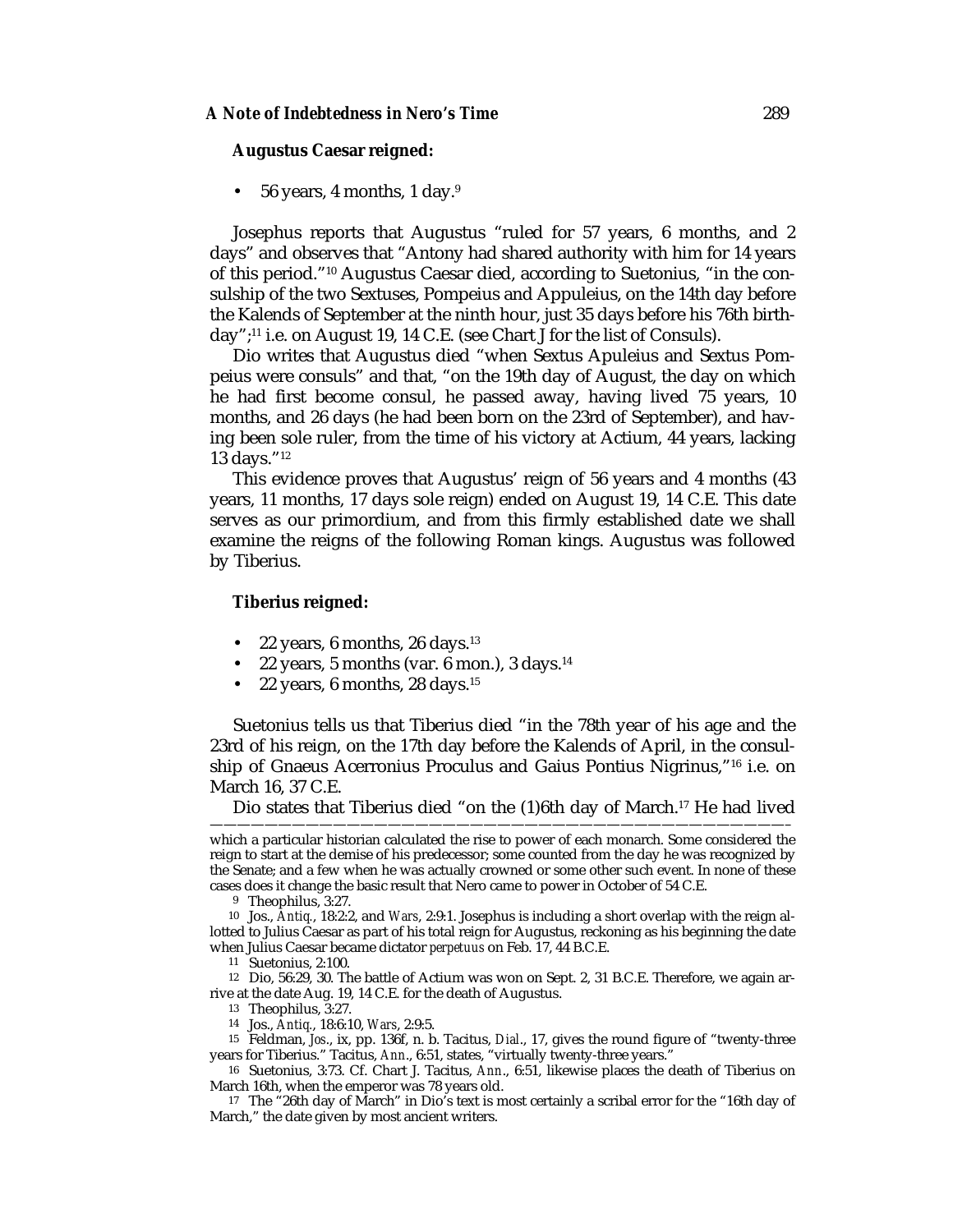77 years, 4 months, and 9 days, of which time he had been emperor 22 years, 7 months, and 7 days."18

This evidence proves that Tiberius died in March of 37 C.E. He was followed by Gaius Caligula.

#### **Gaius Caligula reigned:**

- 3 years, 10 months, 7 days.<sup>19</sup>
- 3 years, 10 months, 8 days. $20$
- "After a reign of 3 years and 8 months" and "for 4 years lacking 4 months."21
- "3 years, 9 months.,  $28 \text{ days}$ ." $22$

Suetonius reports that Gaius Caligula died "on the ninth day before the Kalends of February at about the seventh hour,"23 i.e. January 24, 41 C.E. Suetonius also adds that Caligula was assassinated during the celebration of the *Ludi Palatini*, established by Livia in honor of Augustus just after his death in 14 C.E.<sup>24</sup> This event started on January 17 and culminated with theatrical exhibitions from the twenty-first to twenty-third of January.25 In the year that Caligula was assassinated, Caligula added extra days to the exhibitions.<sup>26</sup> Josephus places the assassination on the third day of these exhibitions, apparently not counting the opening day but the second day as its real beginning.<sup>27</sup>

This evidence proves that Caligula died on January 24 of 41 C.E. He was succeeded by Claudius.

#### **Claudius reigned:**

- 13 years, 8 months, 20 days.<sup>28</sup>
- 13 years, 8 months. $29$

Suetonius informs us:

He died on the third day before the Ides of October in the consulship of Asinius Marcellus and Acilius Aviola, in the 64th year of his age and the 14th of his reign (i.e. Oct. 13, 54 C.E.).30

- 26 Dio, 49:29:5.
- 27 Jos., *Antiq.*, 19:1:11–16.
- 28 Theophilus, 3:27; Jos., *Antiq.*, 20:8:1, *Wars*, 2:12:8.
- 29 Eusebius, *H.E.*, 2:19.
- 30 Suetonius, 5:45. Cf. Chart J.

<sup>——————————</sup> 18 Dio, 58:28.

<sup>19</sup> Theophilus, 3:27.

<sup>20</sup> Suetonius, 4:59.

<sup>21</sup> Jos., *Wars*, 2:11:1, *Antiq.*, 19:2:5.

<sup>22</sup> Dio, 59:30.

<sup>23</sup> Suetonius, 4:58.

<sup>24</sup> Suetonius, 4:56.

<sup>25</sup> Dio, 56:46:5, 59:16:10; Tacitus, *Ann*., 1:73.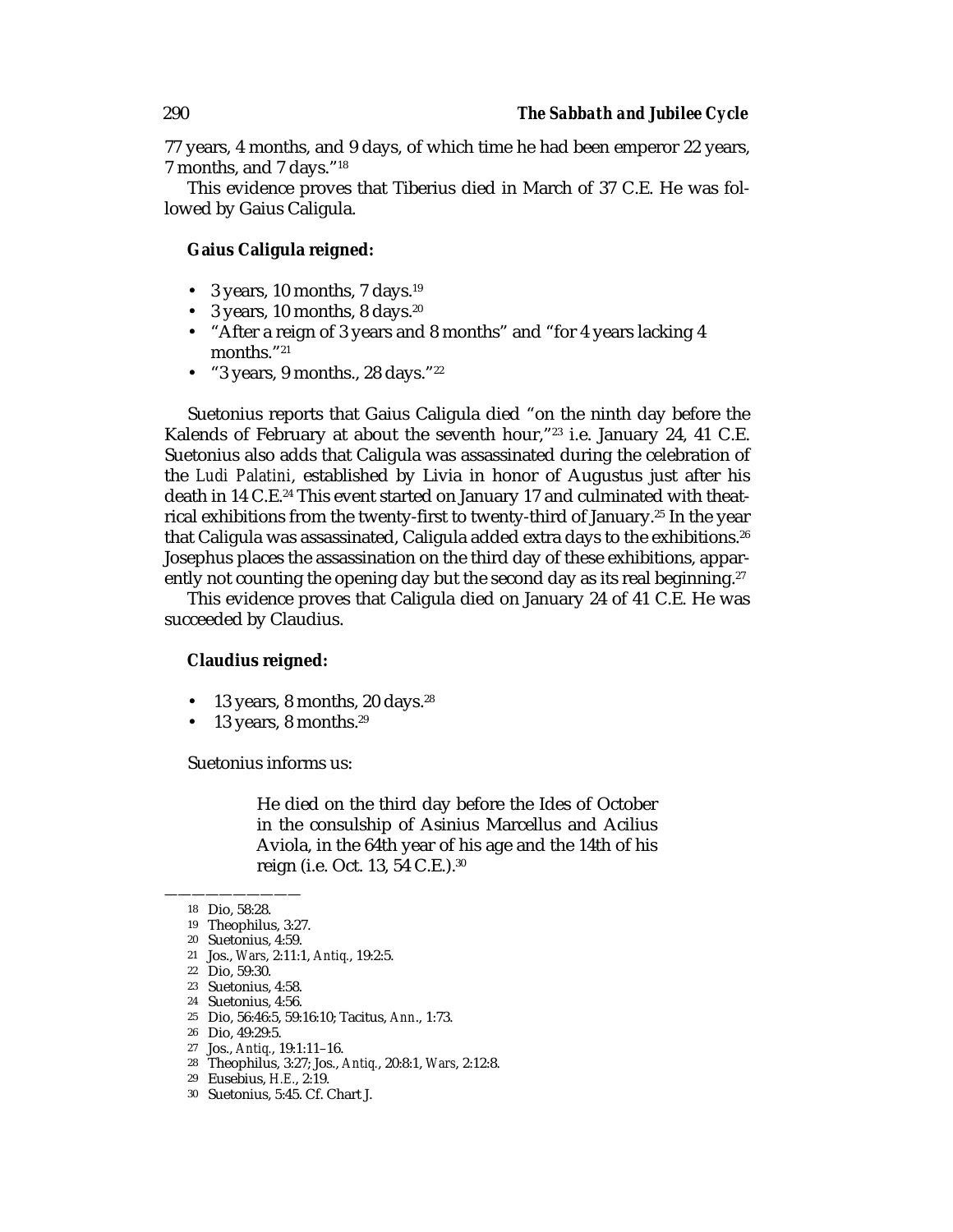Dio confirms Suetonius, reporting:

It was the 13th of October, and he had lived 63 years, 2 months, and 13 days, having been emperor 13 years, 8 months, and 20 days.31

These facts prove that emperor Claudius died on October 13, 54 C.E. He was succeeded by Nero.

#### **Nero reigned:**

- 13 years, 7 months, 27 days.  $32$
- 13 years, 7 months, 28 days.<sup>33</sup>

Suetonius writes that, "Nero was born at Antium nine months after the death of Tiberius, on the 18th day before the Kalends of January" (i.e. Dec. 15, 37 C.E.). He became emperor when he was "17 years old" (i.e. in 54 C.E.), and, "He met his death in the thirty-second year of his age, on the anniversary of the murder of Octavia."<sup>34</sup> Therefore, he died in the year 68 C.E.

Dio also reports that Nero was "17 years of age when he began to rule."35 "He had lived 30 years and 9 months, out of which he had ruled 13 years and 8 months."36

Tacitus states that Nero succeeded to the throne in "the consulate of Marcus Asinius and Manius Acilius" (i.e. 54 C.E.), "on the 13th of October."37

Zonaras reports:

So he died in this manner in the month of July  $(June?)$ ,<sup>38</sup> having lived 30 years, 5 months and 20 days, out of which he had ruled 13 years and 8 months, lacking 2 days.<sup>39</sup>

This evidence reveals that Nero died in June of 68 C.E. He was succeeded by Galba.

#### **Galba reigned:**

- 7 months,  $6 \text{ days}.40$
- 7 months, 7 days.<sup>41</sup>

33 Jerome, *Euseb. Chron*., 263F. This figure is probable meant in a corrupt passage from Jos., *Wars*, 4:9:2, i.e. 13 yrs., [7 mons., 2]8 days (but see comments in Thackery, *Jos*., iii, p. 146, n. a).

34 Suetonius, 6:6, 8, 57, cf. 6:35. Octavia, the daughter of Emperor Claudius and the wife of Nero, was murdered by Nero.

38 Nero was born Dec. 15, 37 C.E., and perished about June 9th, 68 C.E. Zonaras' estimate of the length of his reign will then be correct, counting (inclusively) from Oct. 13, 54.

39 Zonaras, 11, 13, p. 43, 1–6D.

40 Theophilus, 3:27.

41 Jos., *Wars*, 4:9:2.

<sup>——————————</sup> 31 Dio, 60:34.

<sup>32</sup> Theophilus, 3:27.

<sup>35</sup> Dio, 61:3.

<sup>36</sup> Dio, 63:29.

<sup>37</sup> Tacitus, *Ann.*, 12:64–69. Cf. Chart J.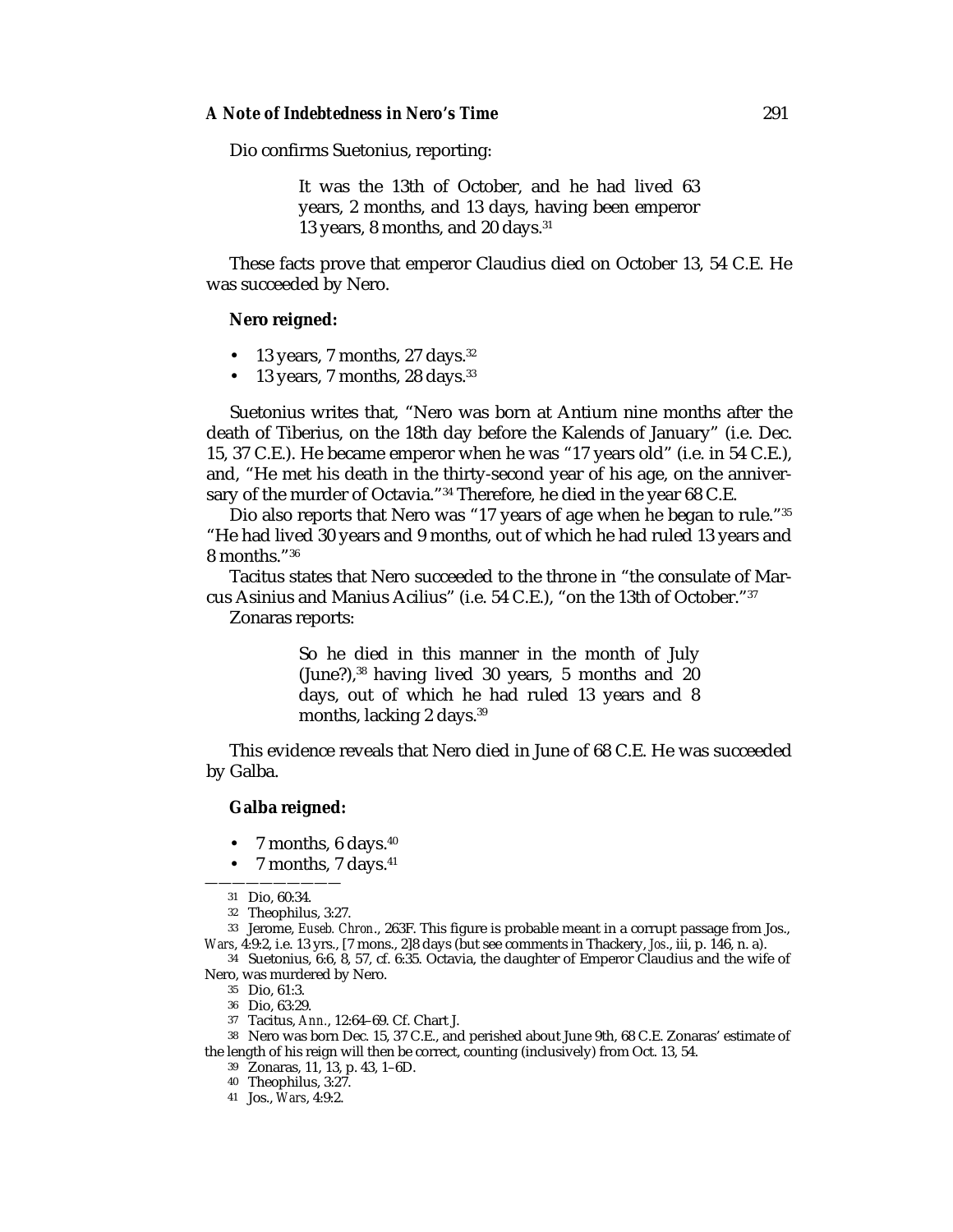Galba, according to Suetonius, "was born in the consulship of Marcus Valerius Messala and Gnaeus Lentulus, on the ninth day before the Kalends of January" (i.e. Dec. 24, 3 B.C.E.) and, "He met his end in the 73rd year of his age and the seventh month of his reign,"<sup>42</sup> i.e. he died in the year 69 C.E.

Tacitus states that Galba died shortly after Otho was declared king on January 15, in the "second consulship of Servius Galva, when Titus Vinius was his colleague" (i.e. 69 C.E.).<sup>43</sup>

Dio reports, "Galba had lived 72 years and 23 days, out of which he ruled 9 months and 13 days."44

This evidence proves that Galba lost power in mid-January of 69 C.E. He was succeeded by Otho.

#### **Otho reigned:**

- 3 months, 5 days. $45$
- 3 months,  $2 \text{ days}.46$

Otho "was born on the fourth day before the Kalends of May in the consulate of Camillus Arruntius and Domintius Ahenobarbus" (i.e. April 28, 32 C.E.) and he died "in the 38th year of his age and on the 95th day of his reign."47

Tacitus reports that an election for emperor was held on January 10;48 he then states that Otho was declared emperor on January 15 and Galba was executed shortly thereafter.<sup>49</sup> Tacitus also notes that Otho died during the festival of Ceres (April 12-19).<sup>50</sup>

Dio says that Otho died "after he had lived 37 years, lacking 11 days, and had reigned 90 days."<sup>51</sup>

This evidence shows that Otho lost power in mid-April of 69 C.E. He was succeeded by Vitellius.

#### **Vitellius reigned:**

• 8 months,  $2 \text{ days}$ .<sup>52</sup>

• Eusebius counts the whole period from Galba to Vitellius as "a year and six months."53

——————————

<sup>42</sup> Suetonius, 7:4, 23. Cf. Chart J.

<sup>43</sup> Tacitus, *Hist.*, 1:17–49. Cf. Chart J.

<sup>44</sup> Dio, 63:6. Dio's dates for Galba overlap partially with his predecessor and his successor. This was due to the civil war that was raging in those years which allowed different kings to be reigning at the same time.

<sup>45</sup> Theophilus, 3:27.

<sup>46</sup> Jos., *Wars*. 4:9:9.

<sup>47</sup> Suetonius, 7:2, 11. Cf. Chart J.

<sup>48</sup> Tacitus, *Hist.*, 1:18.

<sup>49</sup> Tacitus, *Hist*., 1:12–49.

<sup>50</sup> Tacitus, *Hist.*, 2:47–55.

<sup>51</sup> Dio, 63:15.

<sup>52</sup> Theophilus, 3:27.

<sup>53</sup> Eusebius, *H.E.*, 3:5.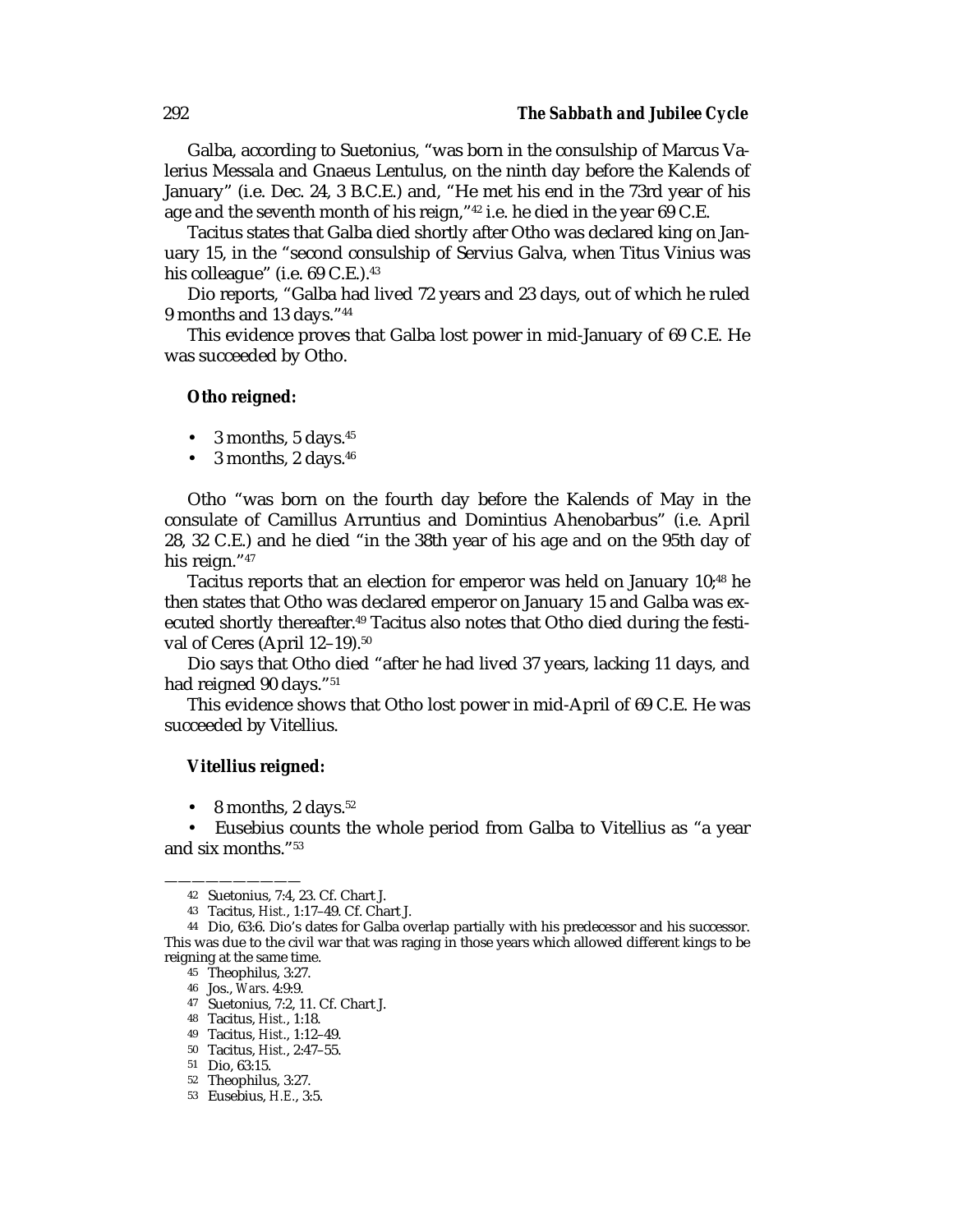#### *A Note of Indebtedness in Nero's Time* 293

Vitellius "was born on the eighth day before the Kalends of October, or according to some, on the seventh day before the Ides of September, in the consulship of Drusus Caesar and Norbanus Flaccus" (i.e. Sept. 24 or 7, 15 C.E.) but after "8 months" he "withdrew" from the kingship and later died "in the 57<sup>th</sup> year of his age."<sup>54</sup>

Dio remarks that Vitellius "had lived 54 years and 89 days, and had reigned for a year lacking 10 days."55

Josephus importantly writes that Vitellius "reigned 8 months and 5 days" and was killed "on the third of the month of Apellaios,"56 i.e. on December 20 of 69 C.E.

This evidence reveals that Vitellius ruled until mid-December of 69 C.E. The statement given by Eusebius, that from Galba to the end of the reign of Vitellius was "a year and six months," is thereby confirmed. Galba began in June of 68 C.E. and ruled 7 months; Otho reigned 3 months, and Vitellius was leader for 8 months: a total of 18 months, ending in December of 69 C.E. Vitellius was succeeded by Vespasian.

#### **Vespasian reigned:**

• 9 years, 11 months, 22 days.<sup>57</sup>

Vespasian was born "on the evening of the fifteenth day before the Kalends of December, in the consulate of Quintus Sulpicius Camerinus and Gaius Poppaeus Sabinus, five years before the death of Augustus" (i.e. on Nov. 17, 9 C.E.) and he died "in his ninth consulship" on the "ninth day before the Kalends of July, at the age of 69 years, 1 month and 7 days."58 Therefore, Vespasian died on June 23, 79 C.E.

The 9 years, 11 months, and 22 days of reign reported by Theophilus, accordingly, began on the second of July, 69 C.E., which is about the date that Vespasian would have first heard of the death of Otho. Dio further clarifies this issue, stating:

> He (Vespasian) had lived 69 years and 8 months, and had reigned 10 years lacking 6 days. From this it results that FROM THE DEATH OF NERO TO THE BEGINNING OF VESPASIAN'S RULE ONE YEAR AND 22 DAYS ELAPSED. I make this statement in order to prevent any misapprehension on the part of such as might estimate the time with reference to the men who held the sovereignty. For they did not succeed one another legitimately, but each of them,

<sup>——————————</sup> 54 Suetonius, 7:3, 15, 18. Cf. Chart J.

<sup>55</sup> Dio, 64:22. Dio includes as part of the reign of Vitellius some of the time before Galba died, while the civil war was still in progress.

<sup>56</sup> Jos., *Wars*, 4:11:4.

<sup>57</sup> Theophilus, 3:27.

<sup>58</sup> Suetonius, 8:2, 24. Cf. Chart J.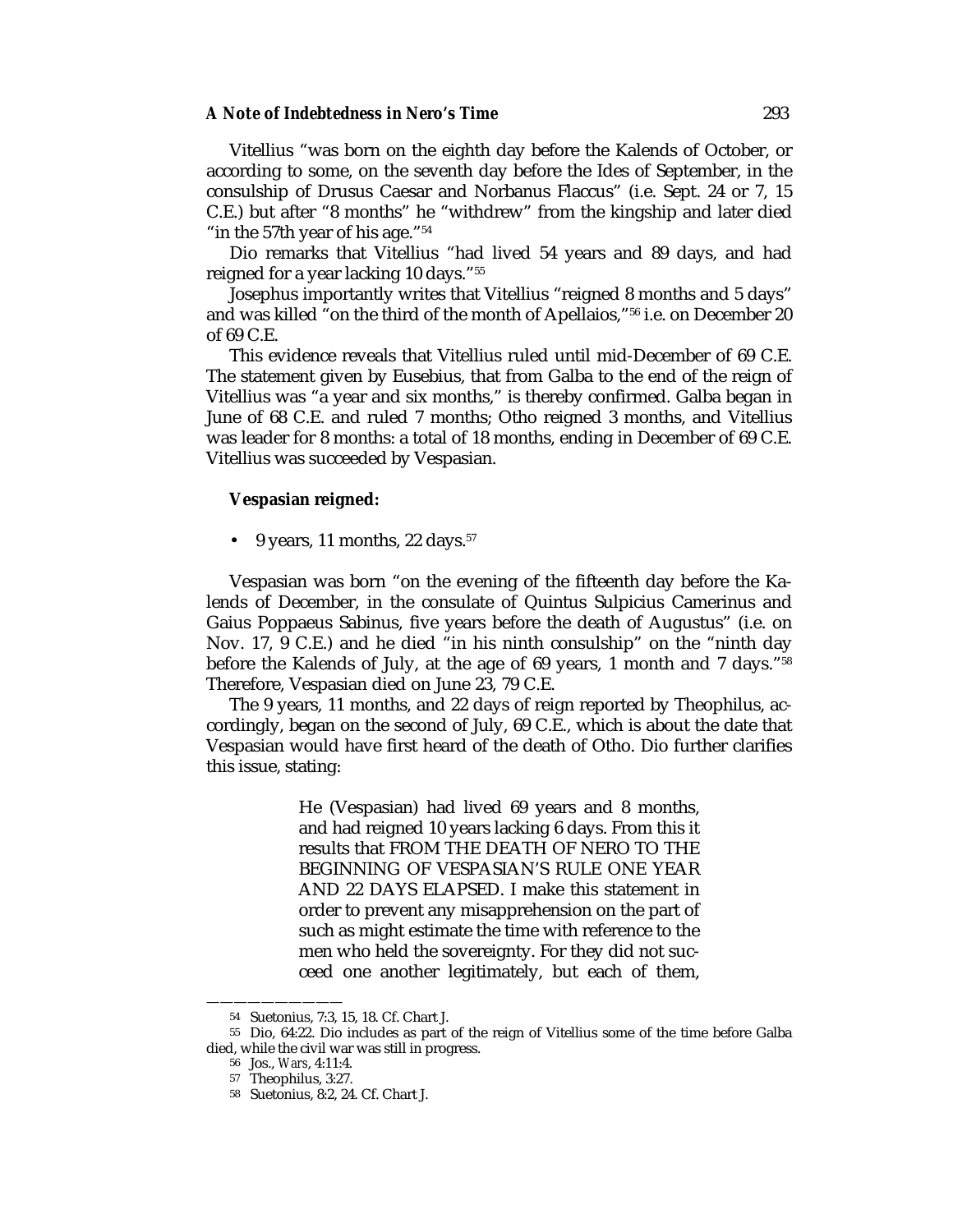even while his rival was alive and still ruling, believed himself to be emperor from the moment that he even got a glimpse of the throne. Hence one must not add together all the days of their several reigns as if those periods had followed one another in orderly succession, but must reckon once for all with the exact time that actually elapsed, as I have stated it. (Dio, 66:17.)

Nero died on June 9, 68 C.E. One year and 22 days later brings us to July 1, 69 C.E. Dio also makes the important observation that following the death of Vitellius, Vespasian "was declared emperor by the Senate also, and Titus and Domitian were given the title of Caesars. The consular office was assumed by Vespasian and Titus while the former was in Egypt and the latter in Palestine."59 The consul year named is for 70 C.E., showing that Vespasian was recognized as emperor by the Senate on the first of the year, at which time Vespasian also assumed the role of consul.

Tacitus supports Dio and adds that after the first of January, "At the beginning of that same year," Titus was sent to "complete the subjugation of Judaea."<sup>60</sup>

The accession to power of Vespasian in mid-69 C.E. and then becoming consul on January 1, 70 C.E., therefore, becomes our coupling point to which all the succeeding dates up until our present time are attached and which are well-established.

Finally, when we consult the ancient Roman Consul lists we find that there were exactly 57 consul years from the year Augustus Caesar died (when Sextus Apuleius and Sextus Pompeius were consuls) until the year that Jerusalem fell (when Vespasian and Titus were consuls).<sup>61</sup> This number of years fits exactly with the calculations we have presented.

The simple addition of the lengths of all these various reigns, supported by the consul lists, proves that Nero began to govern in October of 54 C.E. Milik's speculation that it was in October of 53 C.E.<sup>62</sup> is based upon his "need" to make the Note of Indebtedness on the papyrus of Wadi Murabba'at 18, as cited at the beginning of this chapter, conform with system "B." But his speculation is totally unfounded.

#### **"Year 12" of Nero in Judaea**

Our next problem must be to determine how the Judaeans correlated Nero's reign with events in Judaea. Our first indications come from the first century C.E. Jewish priest Josephus and the early Christian historian Eusebius of Caesarea (c. 265–c. 340 C.E.), who like Josephus was born in Palestine.

Josephus dates the beginning of the First Revolt of the Jews against Rome to the 12th year of Nero.

<sup>——————————</sup> 59 Dio, 65:1.

<sup>60</sup> Tacitus, *Hist.*, 4:39–5:1.

<sup>61</sup> Senator, 386–387; MGH, pp. 136–138; HBC, pp. 96f. Also see Chart J.

<sup>62</sup> DTJD, pp. 102, 103.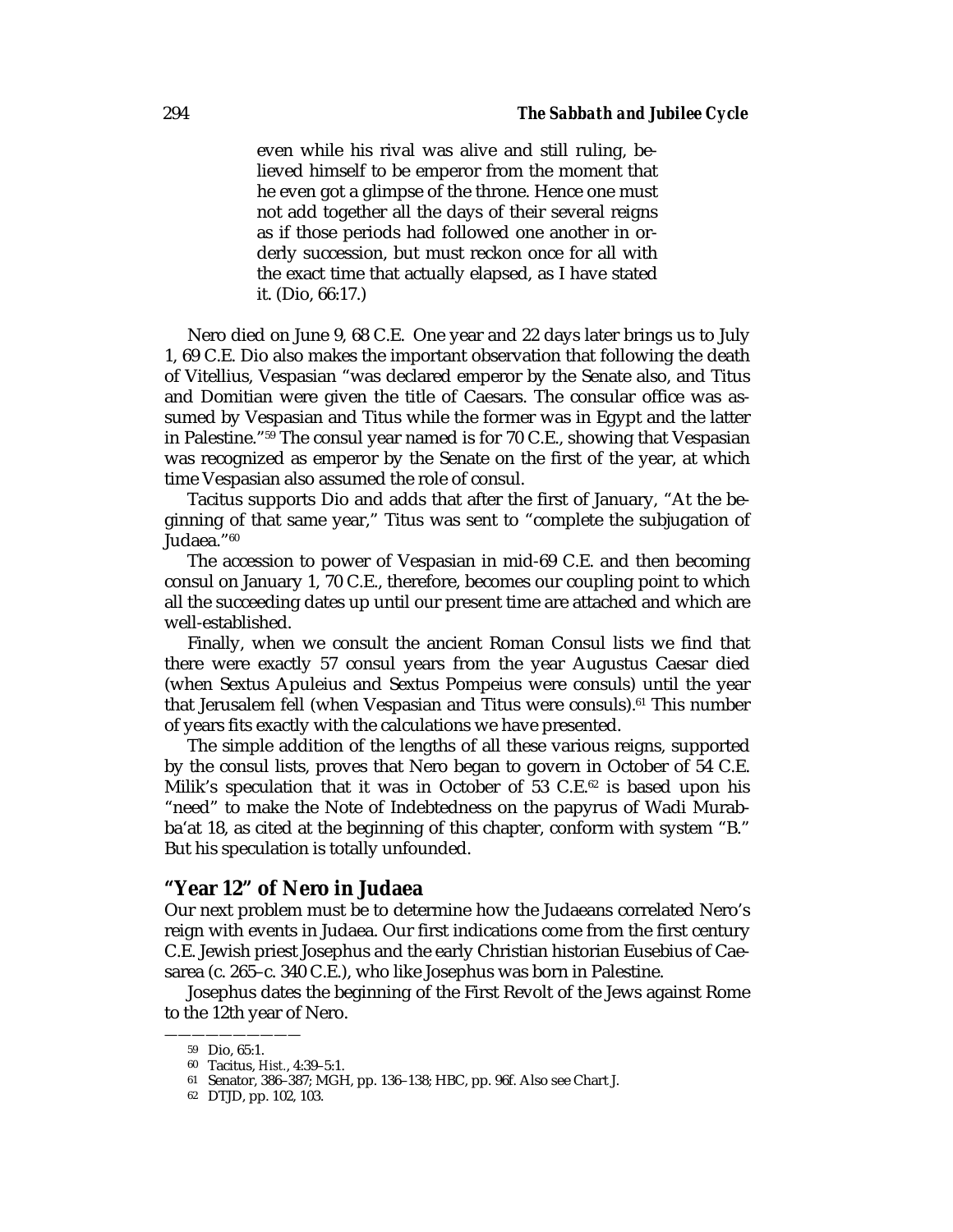The war in fact began in the second year of the procuratorship of Florus and in THE TWELFTH YEAR OF NERO'S REIGN. (Jos., *Antiq.*, 20:11:1)

The present work contains the recorded history, from man's creation up to the TWELFTH YEAR OF NERO, of the events that befell us Jews in Egypt, in Syria, and in Palestine. (Jos., *Antiq*., 20:12:1)

. . . and it was now that the war opened, in the TWELFTH YEAR OF THE PRINCIPATE OF NERO, and the SEVENTEENTH YEAR OF THE REIGN OF AGRIPPA, in the month of Artemisius. (Jos., *Wars*, 2:14:4)

The Macedonian month "Artemisius" is by Josephus made equivalent to the second Hebrew month, the month of Iyyar (April/May).<sup>63</sup>

The equation that year 12 of Nero is the same as year 17 of Agrippa is verified by Agrippa's coins, bearing the imperial effigy, which begin with one that gives the name and likeness of Nero, dated year  $6 = \text{year } 11.^{64}$ 

Eusebius agrees with Josephus, summarizing him by stating how Josephus "explains exactly how many thousand Jews of high rank in Jerusalem itself were outraged, scourged, and crucified by Florus, and that he was procurator of Judaea when it happened that the beginning of the war blazed up in the TWELFTH YEAR OF THE REIGN OF NERO."65 Josephus, therefore, is Eusebius' primary source but Eusebius is supporting his determination.

### **Conclusion**

In our search to discover the date for "year two of Nero Caesar" in the Judaean Note of Indebtedness found in one of the caves of Wadi Murabba' at, we have confirmed two vital points. First, the reign of Nero lasted from October 13, 54 until June 9, 68 C.E. Second, Josephus, supported by Eusebius, reports that the twelfth year of Nero was in progress during the first year of the Judaean revolt against Rome, which began in the second Jewish month (Iyyar) of that year. It now behooves us to coordinate these two facts and uncover the reckoning of Nero's reign by the Judaeans.

<sup>——————————</sup> 63 Jos., *Antiq.*, 8:3:1.

<sup>64</sup> IEJ, 12, p. 34.

<sup>65</sup> Eusebius, *H.E.*, 2:26.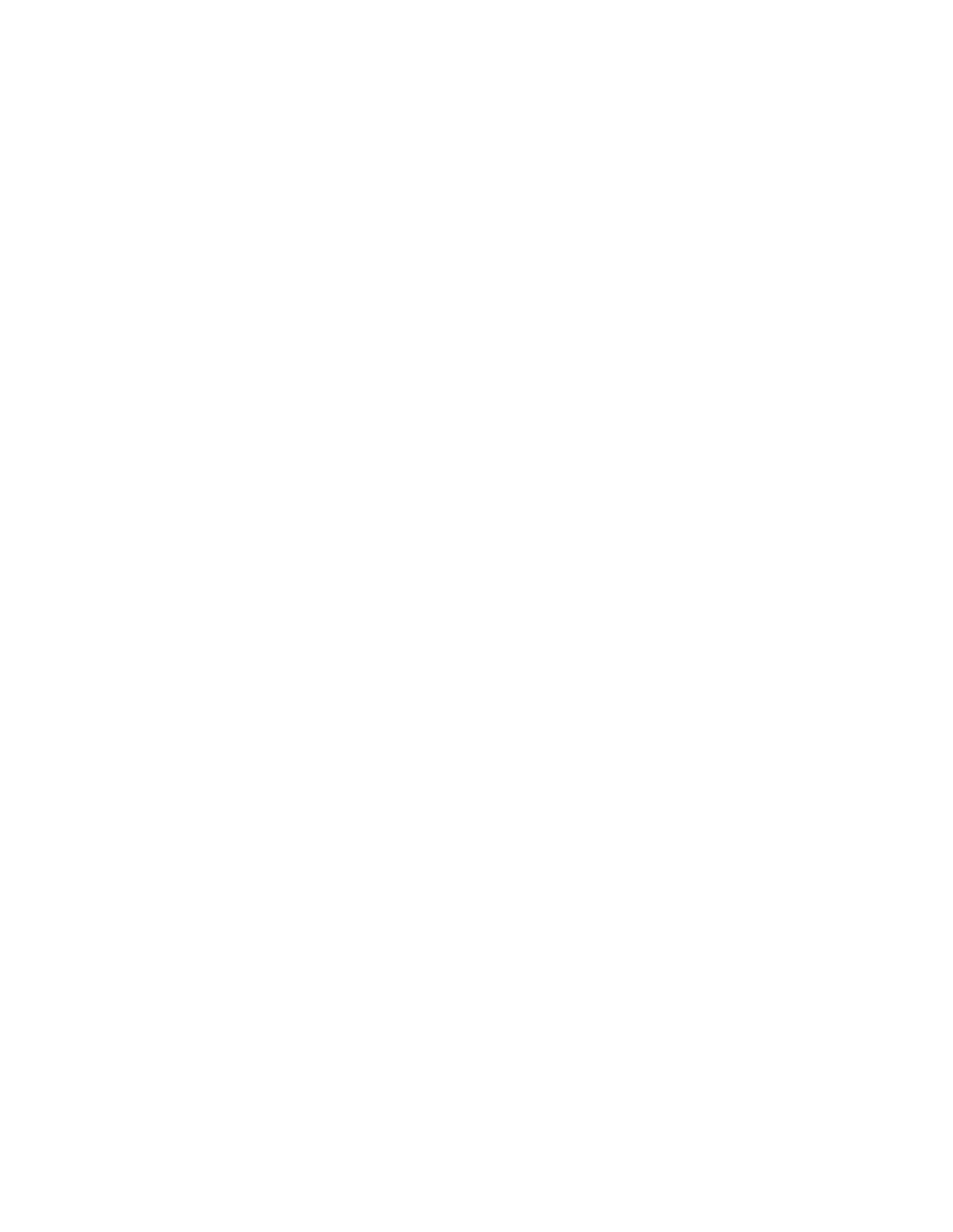# **CHART J**

**Consuls from Tiberius to Vespasian**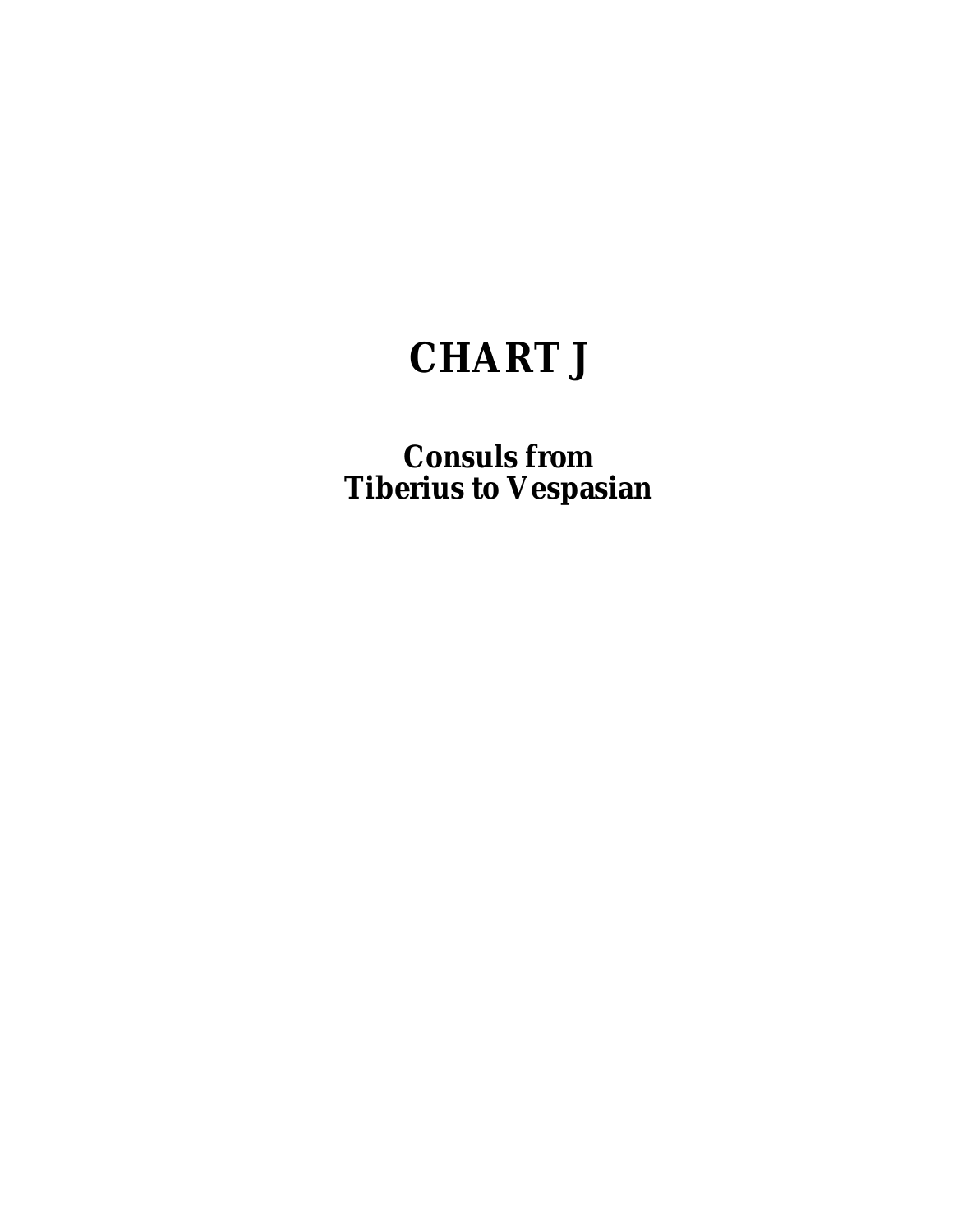# **CHART J**

# **Consuls from Tiberius to Vespasian**

Note: Different lists will provide different consul names during various years. This occurence is due to the fact that some consuls were replaced either because they died in office or were, for some other reason, removed and did not serve out their terms. Others were chosen by competing Caesars. Therefore, the report of consuls is made at the discretion of each writer.

## **Cassiodorus Senator** *Consuls*

#### **C.E.**

- 14 Sex. Pompeius et Sex. Apuleius (Dio, 56:29-31, Tiberius Caesar succeeds Augustus)
- 15 Drusus Caesar et. E. Norbanus
- 16 Sisenna Statilius et L. Scribonius
- 17 L. Pomponius et C. Caecilius
- 18 Tib. Caesar et Germanicus Caesar
- 19 M. Silanus et C. Norbanus
- 20 M. Valerius et M. Aurelius
- 21 Tib. Caesar et Drusus Caesar
- 22 D. Haterius et C. Sulpicius
- 23 C. Asinius et C. Antistius
- 24 Ser. Cornelius et L. Visellius
- 25 M. Asinius et Cossus Cornelius
- 26 C. Calvisius et Cn. Getulicus
- 27 L. Piso et M. Crassus
- 28 Ap. Silanus et P. Silius
- 29 C. Rubellius et C. Fusius
- 30 M. Vinicius et L. Cassius
- 31 Tib. Caesar V conss.
- 32 Vinicius et Longinus
- 33 Sulpicius et Silla
- 34 Persicus et Vitellius
- 35 Gallus et Nonianus
- 36 Galienus et Plautianus 37 Proculus et Nigrinus
- (Dio, 58:26-28, Gaius Caligula Caesar succeeds)
- 38 Julianus et Asprenas

## **List in HBC, pp. 96f** *Consuls*

duobus Sextis (the two Sextis)

Druso Caesare et Flacco Tauro et Libone Flacco et Rufo Tito Caesare III et Germanico Caesare II Silano et Balbo Messala et Cotta Tito Caesare IIII et Druso Caesare II Agrippa et Galba Pollione et Vetere Caethego et Varro Agrippa et Lentulo Getulico et Sabino Grasso et Pisone Silano et Nerva Gemino et Gemino Vinicio et Longino Tiberio Caesare V solo Arruntio et Ahenobarbo Galba et Sulla Vitello et Persico Camerino et Noniano Allieno et Plautino Proculo et Nigrino

Iuliano et Asprenate